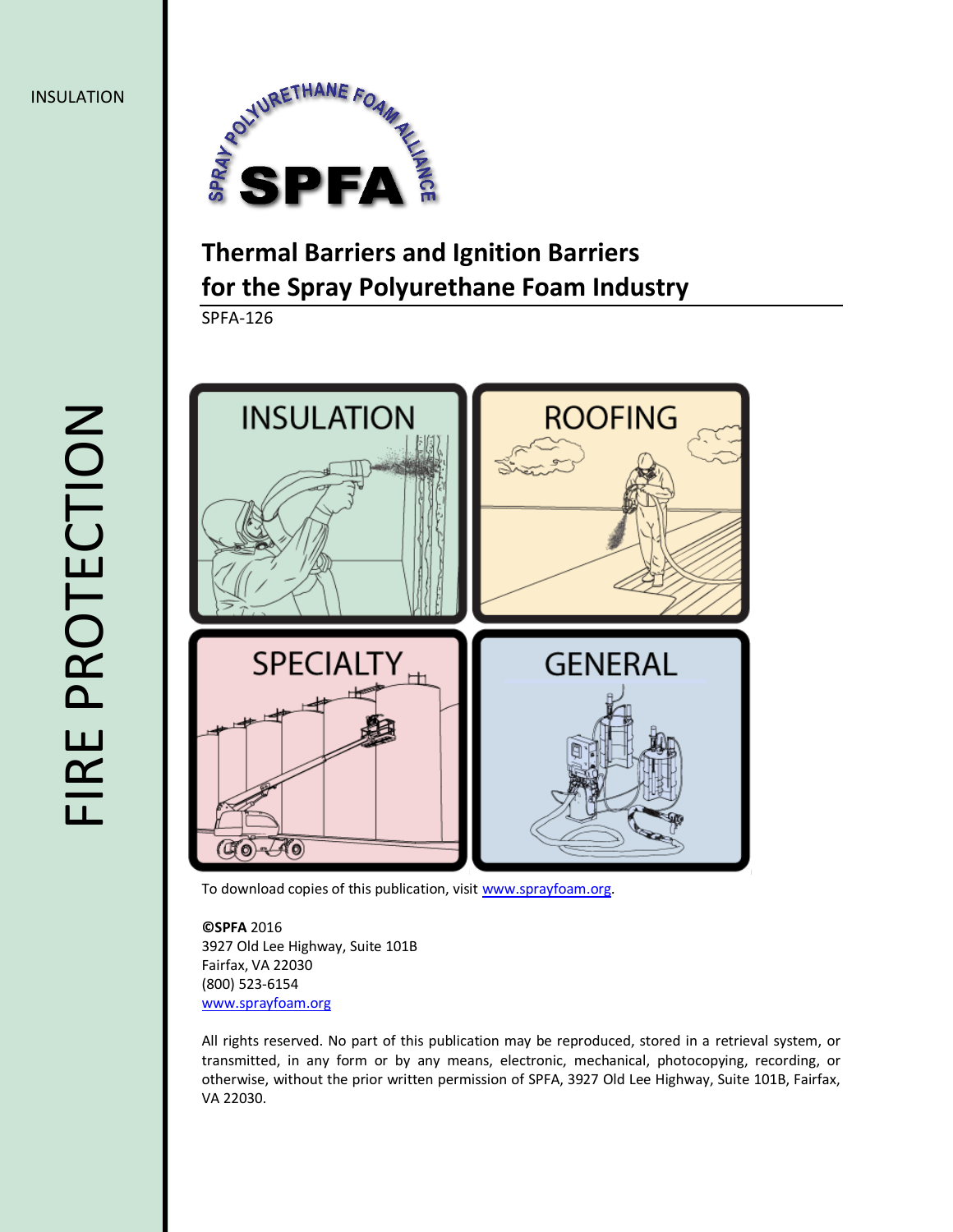

# **TABLE OF CONTENTS**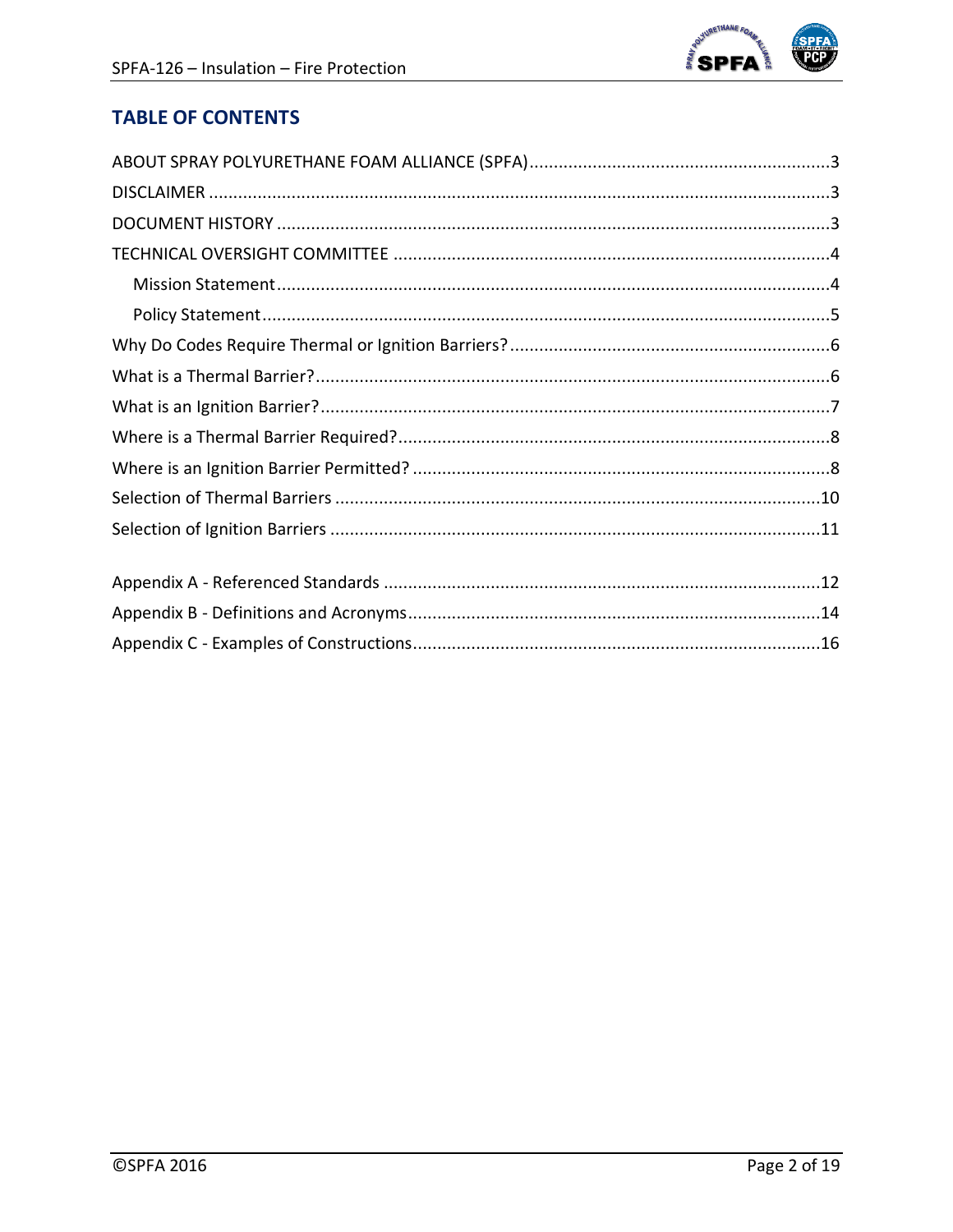

### <span id="page-2-0"></span>**ABOUT THE SPRAY POLYURETHANE FOAM ALLIANCE (SPFA)**

Founded in 1987, the Spray Polyurethane Foam Alliance (SPFA) is the voice, and educational and technical resource, for the spray polyurethane foam industry. A 501(c)6 trade association, the alliance is composed of contractors, manufacturers, and distributors of polyurethane foam, related equipment, and protective coatings; and who provide inspections, surface preparations, and other services. The organization supports the best practices and the growth of the industry through a number of core initiatives, which include educational programs and events, the SPFA Professional Certification Program, technical literature and guidelines, legislative advocacy, research, and networking opportunities. For more information, please use the contact information and links provided in this document.

#### <span id="page-2-1"></span>**DISCLAIMER**

**NOTE:** This document was developed to aid building design professionals in choosing sprayapplied polyurethane foam systems. The information provided herein, based on current customs and practices of the trade, is offered in good faith and believed to be true, but is made WITHOUT WARRANTY, EITHER EXPRESS OR IMPLIED, AS TO FITNESS, MERCHANTABILITY, OR ANY OTHER MATTER. SPFA DISCLAIMS ALL LIABILITY FOR ANY LOSS OR DAMAGE ARISING OUT OF ITS USE. Individual manufacturers and contractors should be consulted for specific information. Nominal values which may be provided herein are believed to be representative, but are not to be used as specifications nor assumed to be identical to finished products. SPFA does not endorse the proprietary products or processes of any individual manufacturer, or the services of any individual contractor.

| <b>Date</b> | <b>Sections Modified</b> | <b>Description of Changes</b>                  |  |
|-------------|--------------------------|------------------------------------------------|--|
| Dec 2011    |                          |                                                |  |
| August 2015 | All                      | Administrative changes                         |  |
| August 2016 | All                      | Technical and editorial updates to address new |  |
|             |                          | terminology for ignition and thermal barriers; |  |
|             |                          | update code references.                        |  |

### <span id="page-2-2"></span>**DOCUMENT HISTORY**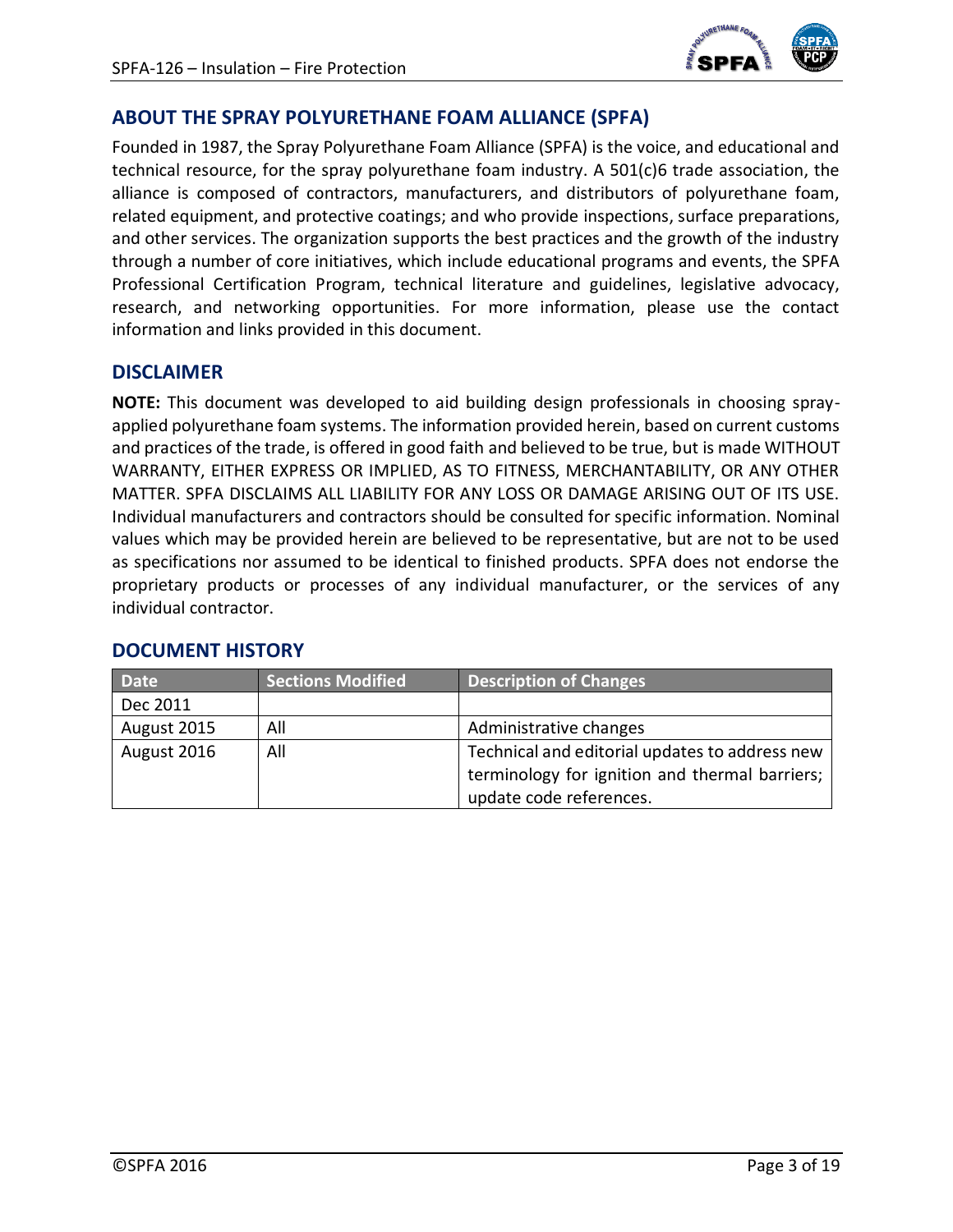

### <span id="page-3-0"></span>**TECHNICAL OVERSIGHT COMMITTEE**

#### **MISSION STATEMENT**

The mission of the Technical Committee is to provide a wide range of technical service to the Spray Polyurethane Foam (SPF) industry such as, but not limited to:

- (1) Review existing documents and serve as a clearing house to ensure the "Continuity of Value" of technical information published by SPFA and others concerning the products and services to the SPF industry;
- (2) Review, research, develop, and issue documents concerning new products, systems and services; and
- (3) To identify, explore, develop, and communicate an understanding of technical issues facing the SPF industry.

| <b>Participating Members</b>                                |                                 |  |  |
|-------------------------------------------------------------|---------------------------------|--|--|
| Roger Morrison (Chair)                                      | John Hatfield                   |  |  |
| Deer Ridge Consulting                                       | Penta Roofing Consultants       |  |  |
| <b>Eric Banks</b>                                           | <b>Robert Smith</b>             |  |  |
| <b>BASF Corporation</b>                                     | Invista                         |  |  |
| Jose Luna                                                   | David Mulkey                    |  |  |
| <b>Bayer Materials Science</b>                              | Invista                         |  |  |
| John Linnell                                                | John Stahl                      |  |  |
| <b>Bayer Materials Science</b>                              | Preferred Solutions, Inc.       |  |  |
| Eric Machemer                                               | <b>Xuaco Pascal</b>             |  |  |
| Foam Run                                                    | Honeywell                       |  |  |
| <b>Bruce Schenke</b>                                        | Mary Bogdan                     |  |  |
| <b>BASF Corporation</b>                                     | Honeywell                       |  |  |
| James Andersen                                              | Joshua Ackerman                 |  |  |
| <b>BASF Corporation</b>                                     | Huntsman                        |  |  |
| <b>Chuck Skalski</b>                                        | John Evans                      |  |  |
| Gaco Western                                                | Icynene                         |  |  |
| Mac Sheldon                                                 | <b>Peter Birkbeck</b>           |  |  |
| Demilec                                                     | Icynene                         |  |  |
| <b>Chris Porter</b>                                         | <b>Mason Knowles</b>            |  |  |
| <b>Bio-Based Insulation</b>                                 | <b>Mason Knowles Consulting</b> |  |  |
| Jay Zhang                                                   | Jason Hoerter                   |  |  |
| <b>Convenience Products</b>                                 | <b>NCFI Polyurethanes</b>       |  |  |
| <b>Tony Leonard</b>                                         | Jack Moore                      |  |  |
| <b>ER Systems</b>                                           | West Roofing Systems, Inc.      |  |  |
| <b>Stuart Hayes</b>                                         | <b>Steve Crain</b>              |  |  |
| <b>Evonik-Goldschmidt Corporation</b>                       | The Dow Chemical Company        |  |  |
| <b>Ray Geiling</b><br><b>Evonik-Goldschmidt Corporation</b> | Don Lenaker                     |  |  |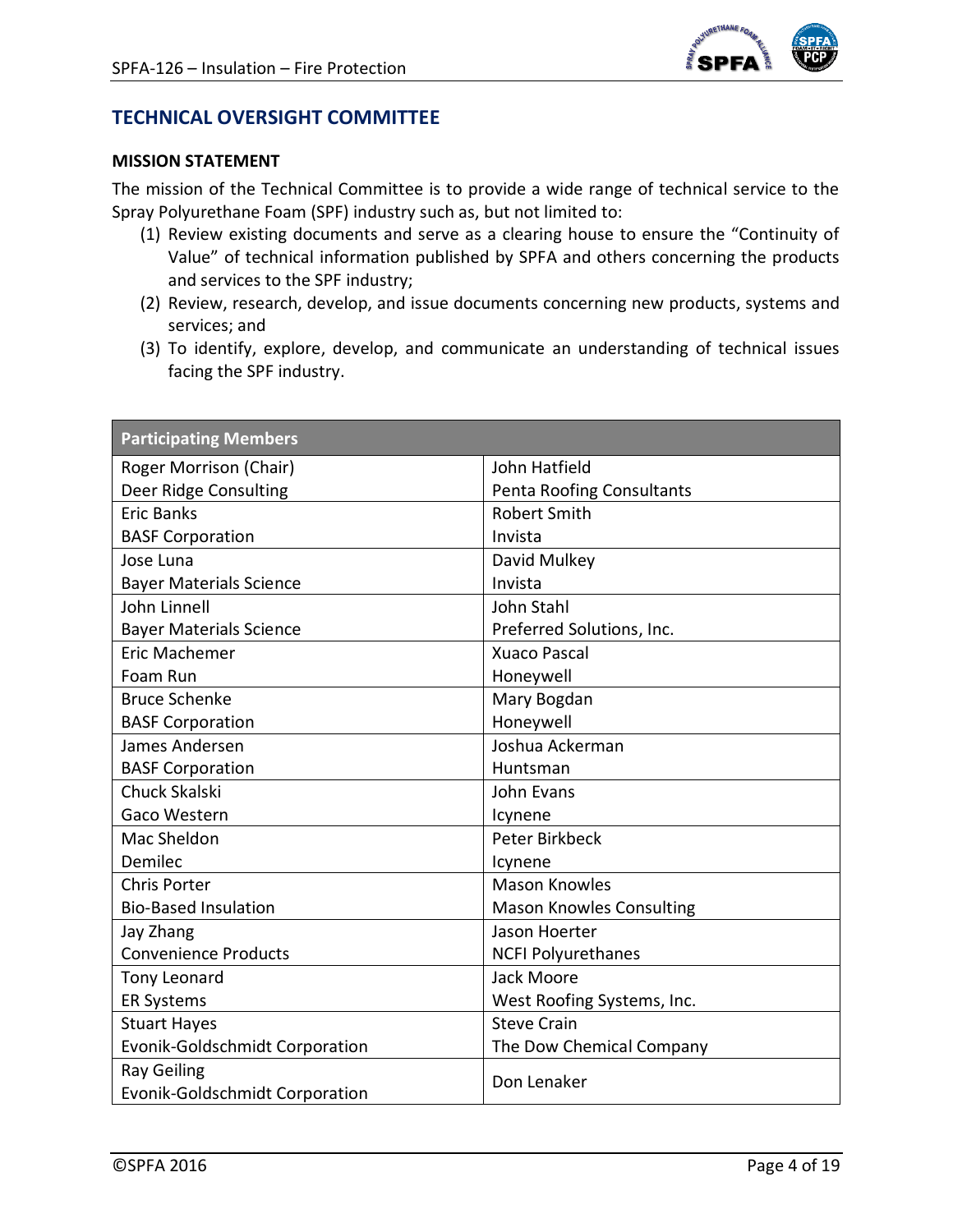

| <b>August 2016 Update Task Group</b>             |                                             |
|--------------------------------------------------|---------------------------------------------|
| Roger Morrison (Chair)                           | Lindsay Lenze, MS (Updates Chair)           |
| Deer Ridge Consulting                            | No-Burn, Inc.                               |
| William Nash, P.E.                               | Kelly Campbell                              |
| <b>WDP &amp; Associates Consulting Engineers</b> | No-Burn, Inc.                               |
| Jason Hoerter                                    | Gary Wolfe                                  |
| <b>NCFI</b>                                      | <b>International Fireproof Technologies</b> |
| Eric Banks                                       | <b>Ted Winslow</b>                          |
| Intertek                                         | CertainTeed                                 |
| John Stahl                                       | <b>Blake Rutherford</b>                     |
| Preferred Solutions, Inc.                        | Flame Seal                                  |

#### <span id="page-4-0"></span>**POLICY STATEMENT**

It is the policy and recommendation of the SPFA (Spray Polyurethane Foam Alliance) that spray polyurethane foams installed within the interior of buildings be covered with a thermal or ignition barrier as soon as possible after the initial application, except as an assembly specifically approved by a building code authority based on fire tests specific to the application.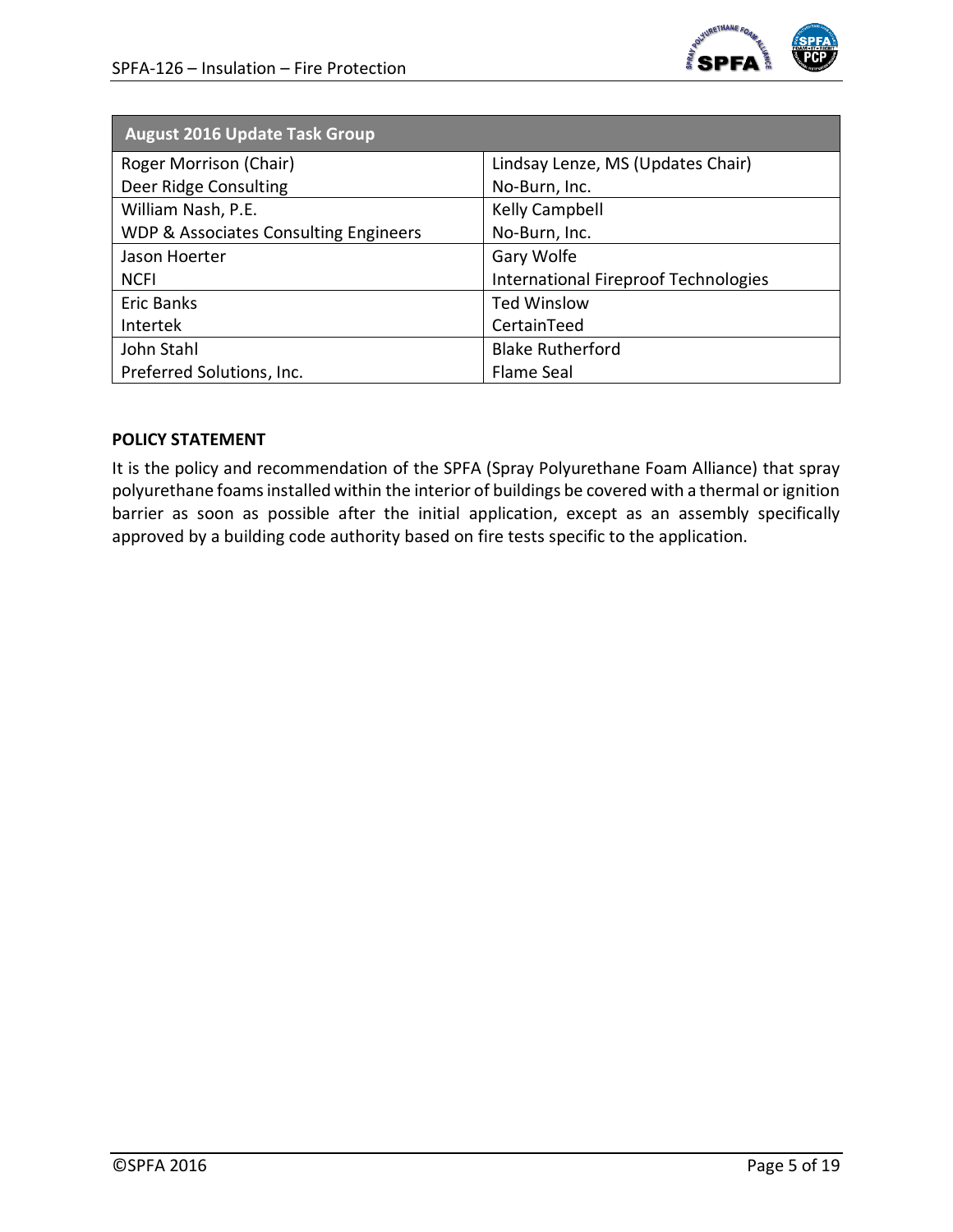

#### <span id="page-5-0"></span>**WHY DO CODES REQUIRE THERMAL OR IGNITION BARRIERS?**

SPF (spray polyurethane foam), like most other organic materials, is combustible. SPFs are formulated with flame retardants to meet the requirements of various construction codes and performance standards. Some common fire tests are [ASTM E84,](#page-12-0) UL [723](#page-12-1) and others; however, the flame spread and smoke developed indexes from these tests are used solely to measure and describe properties of products in response to heat and flame under controlled laboratory conditions. The numerical flame spread and smoke developed indexes are not intended to reflect hazards presented by SPFs or any other material under actual fire conditions.

When exposed to fire sources, such as trash fires, welding arcs, cutting torches or red-hot metal, unprotected SPF can ignite and may result in a flash fire. Although burning SPF will form a surface layer of less flammable char, the initial burning can produce combustible gases and black smoke. In confined interiors, these combustible gases can accumulate and ignite, resulting in flashover, a dangerous fire situation. Under these conditions, additional foam and other combustibles can become involved in the fire, creating additional combustible gases and feeding the fire.

For these reasons, and to allow sufficient time for occupants to escape a fire, model building codes require SPF to be covered by thermal barriers or ignition barriers, or to have the SPF assemblies meet large-scale fire tests as described in this document.

> **Note 1:** Exterior applications of SPF, such as roof systems or exterior wall assemblies, are subject to different requirements under the model building codes, such as [NFPA 285,](#page-12-2) testing and are not included in this document (SPFA 126).

Published by ICC-ES, (*International Code Council – Evaluation Services*) the following Acceptance Criteria are utilized to prepare evaluation reports for SPF systems and assemblies:

[AC377](#page-12-5) *Acceptance Criteria for Spray-Applied Foam Plastic Insulation*.

[AC456](#page-12-6) *Acceptance Criteria for Fire-Protective Coatings Applied to Spray-Applied Foam Plastic Insulation without a Code-Prescribed Thermal Barrier.*

Evaluation reports (also known as Code Compliance Research Reports and Evaluation Service Reports / ESRs) assist local building officials to determine if, when and how building materials, products, components and methods comply with the language and intent of building codes. Organizations publishing these reports have engineers on staff who are familiar with building codes and construction materials and components. Local building code officials ultimately determine code compliance and may accept or reject all or parts of these reports.

#### <span id="page-5-1"></span>**WHAT IS A THERMAL BARRIER?**

A thermal barrier is a material installed between foam plastics (including SPF) and the interior of the building which is designed to delay the temperature rise of the foam during a fire situation and to delay or prevent the foam's involvement in a fire. The [IBC](#page-12-3) (*International Building Code®* ) and the [IRC](#page-12-4) *(International Residential Code®* ) define approved thermal barriers ("15-minute thermal barriers") as: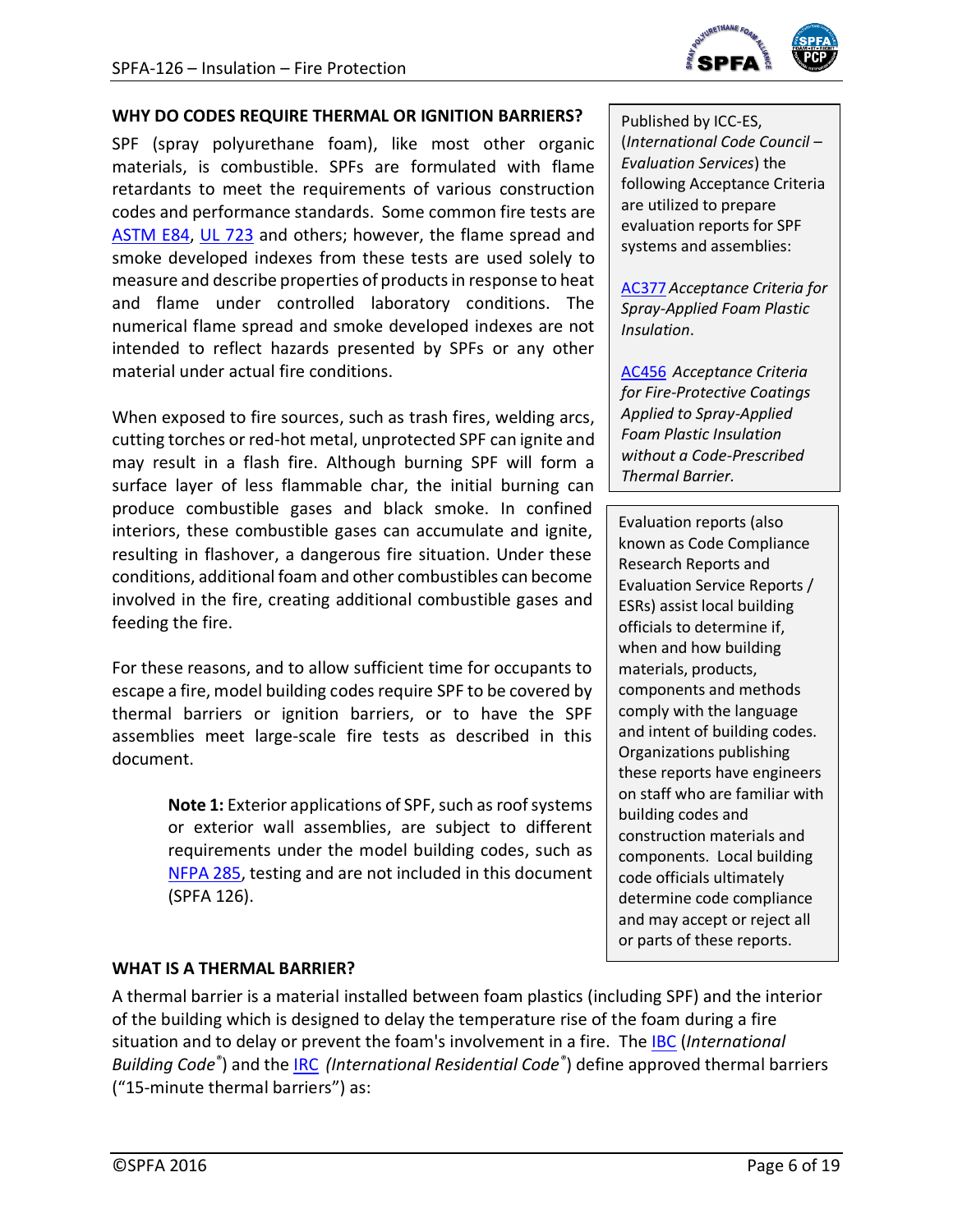

- $\bullet$  % inch (12.7 mm) gypsum wallboard;
- 23/32-inch (18.2 mm) wood structural panel (IRC only); or
- a material that is tested in accordance with and meets the acceptance criteria of both the temperature transmission fire test and the integrity fire test of [NFPA 275](#page-12-7)

[NFPA 275](#page-12-7) requires two (2) tests:

- 1. Temperature Transmission Fire Test (Part I) wherein the temperature rise of the unexposed surface of the barrier material is limited within the test standard; and
- 2. Integrity Fire Test (Part II) to establish that the barrier material will sufficiently remain in place during a fire scenario by complying with one of the following 15-minute fire test standards: [NFPA 286,](#page-12-8) [UL 1715,](#page-12-9) [FM 4880](#page-12-10) or [UL 1040.](#page-12-11)

Many assemblies without thermal barriers have earned various building code acceptances as an alternate to the use of thermal barriers over SPF based on large-scale fire testing. The assembly, consisting of either the exposed foam plastic or the foam plastic with a fire-protective product, is tested using one of the following procedures and termed an "alternative thermal barrier assembly":

- [NFPA 286](#page-12-8)
- [UL 1715](#page-12-9)
- [FM 4880](#page-12-10)
- [UL 1040](#page-12-11)

#### <span id="page-6-0"></span>**WHAT IS AN IGNITION BARRIER?**

Model building codes include a specific exception to the thermal barrier requirement in attics and crawlspaces where entry is made only for repairs or maintenance (IRC) or for the service of utilities (IBC). In these locations, the foam plastic insulation must be separated from the attic or crawlspace using an ignition barrier. Ignition barriers do not provide as much fire protection as thermal barriers but are considered acceptable for attic and crawlspaces where entry is limited.

Table 1 lists the prescriptive ignition barriers identified in the model building codes: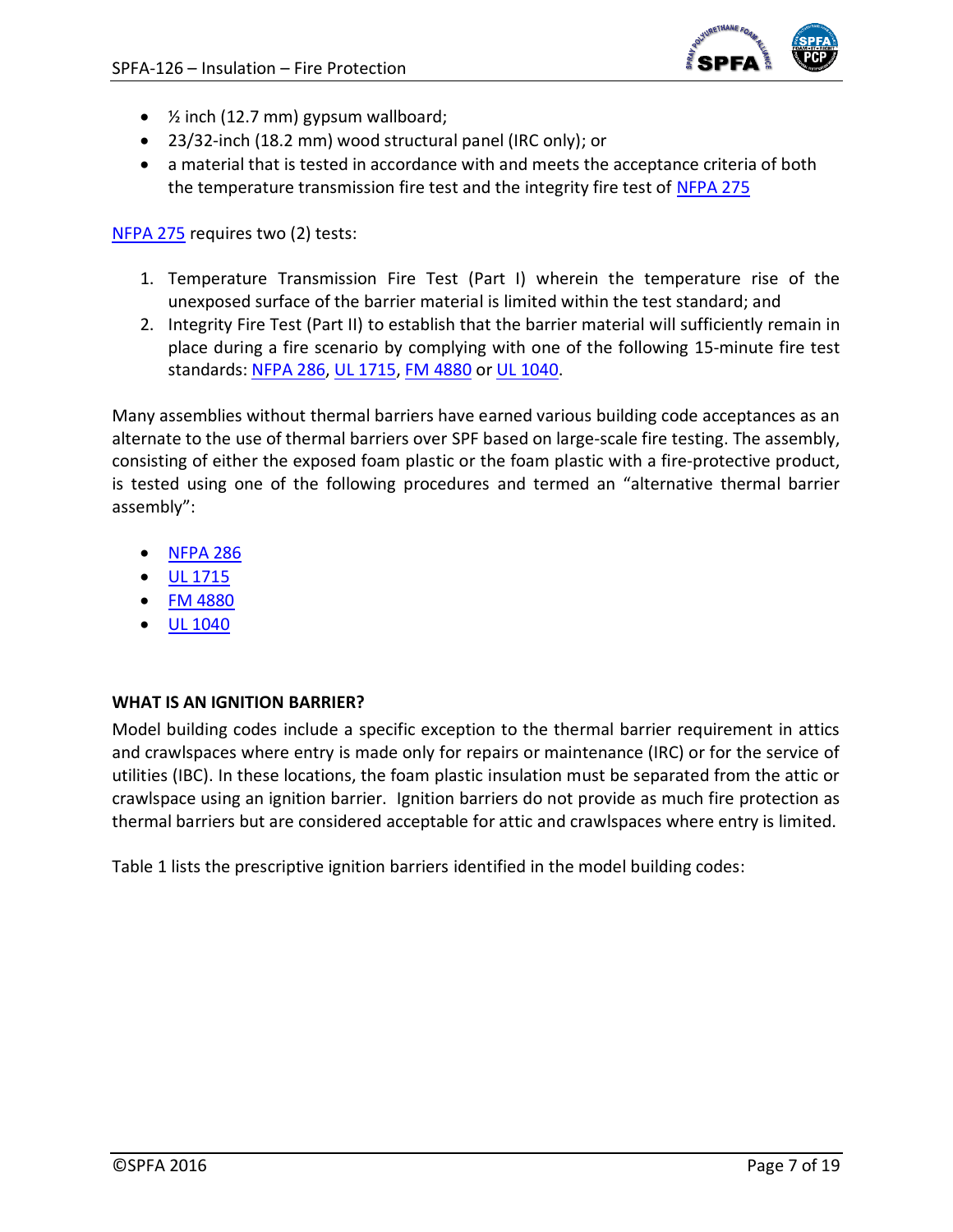

|                                                          |                                                     | <b>2015 IBC</b>                         | <b>2015 IRC</b>      |                    |
|----------------------------------------------------------|-----------------------------------------------------|-----------------------------------------|----------------------|--------------------|
| <b>Material</b>                                          | <b>Thickness</b>                                    | <b>Attics and</b><br><b>Crawlspaces</b> | <b>Attics</b>        | <b>Crawlspaces</b> |
| Mineral fiber insulation                                 | $1\frac{1}{2}$ inch (38 mm)                         | <b>YES</b>                              | <b>YES</b>           | <b>YES</b>         |
| Wood structural panels                                   | $\frac{1}{4}$ inch (6.4 mm)                         | <b>YES</b>                              | <b>YES</b>           | <b>YES</b>         |
| Particleboard                                            | thickness varies with                               | $\frac{1}{4}$ inch                      | $3/8$ inch           | $3/8$ inch         |
|                                                          | code                                                | $(6.4 \, \text{mm})$                    | $(9.5 \, \text{mm})$ | (9.5 mm)           |
| Hardboard                                                | $\frac{1}{4}$ inch (6.4 mm)                         | <b>YES</b>                              | <b>YES</b>           | <b>YES</b>         |
| Gypsum board                                             | 3/8 inch (9.5 mm)                                   | <b>YES</b>                              | <b>YES</b>           | <b>YES</b>         |
| Corrosion-resistant steel                                | base metal thickness<br>of 0.016 inch (0.406<br>mm) | <b>YES</b>                              | <b>YES</b>           | <b>YES</b>         |
| Cellulose insulation, spray-<br>applied, self-supporting | $1\frac{1}{2}$ inch (38 mm)                         | <b>YES</b>                              | <b>YES</b>           | <b>NO</b>          |
| Fiber-cement panel, soffit<br>or backer board            | $\frac{1}{4}$ inch (6.4 mm)                         | NO.                                     | <b>YES</b>           | NO.                |

#### **Table 1: Prescriptive Ignition Barriers Under the 2015 IBC and 2015 IRC**

Note: Table 1 is based on the 2015 IBC and 2015 IRC. Permissions under other code editions may vary.

Building code authorities may accept alternative ignition barrier assemblies based on large-scale tests and acceptance criteria such as that described in [AC377,](#page-12-5) Appendix X. (On attic floors only, [ASTM E970,](#page-12-12) as outlined in [AC377,](#page-12-5) may be used to qualify alternative ignition barrier assemblies.)

**Note 2:** A thermal barrier or alternative thermal barrier assembly is still required between occupied interior spaces and the attic and the crawlspace. The ignition barrier exception is only applicable to the SPF surfaces facing the attic and crawl space.

#### <span id="page-7-0"></span>**WHERE IS A THERMAL BARRIER REQUIRED?**

All model building codes require that SPF, with some exceptions, must be separated from the interior of the building by an "approved thermal barrier." Therefore, unless an exception applies, all interior SPF applications are required to be covered with an approved thermal barrier or be part of an approved alternative thermal barrier assembly.

Exceptions to the thermal barrier requirement include:

- Exterior applications as part of certain tested and classified roof assemblies.
- Certain masonry or concrete constructions.
- Certain attics and crawlspaces (see discussion under "Where Is an Ignition Barrier Permitted?").
- Sill plates and joist headers or rim joists limited to certain SPFs, at certain thicknesses, in Type V construction.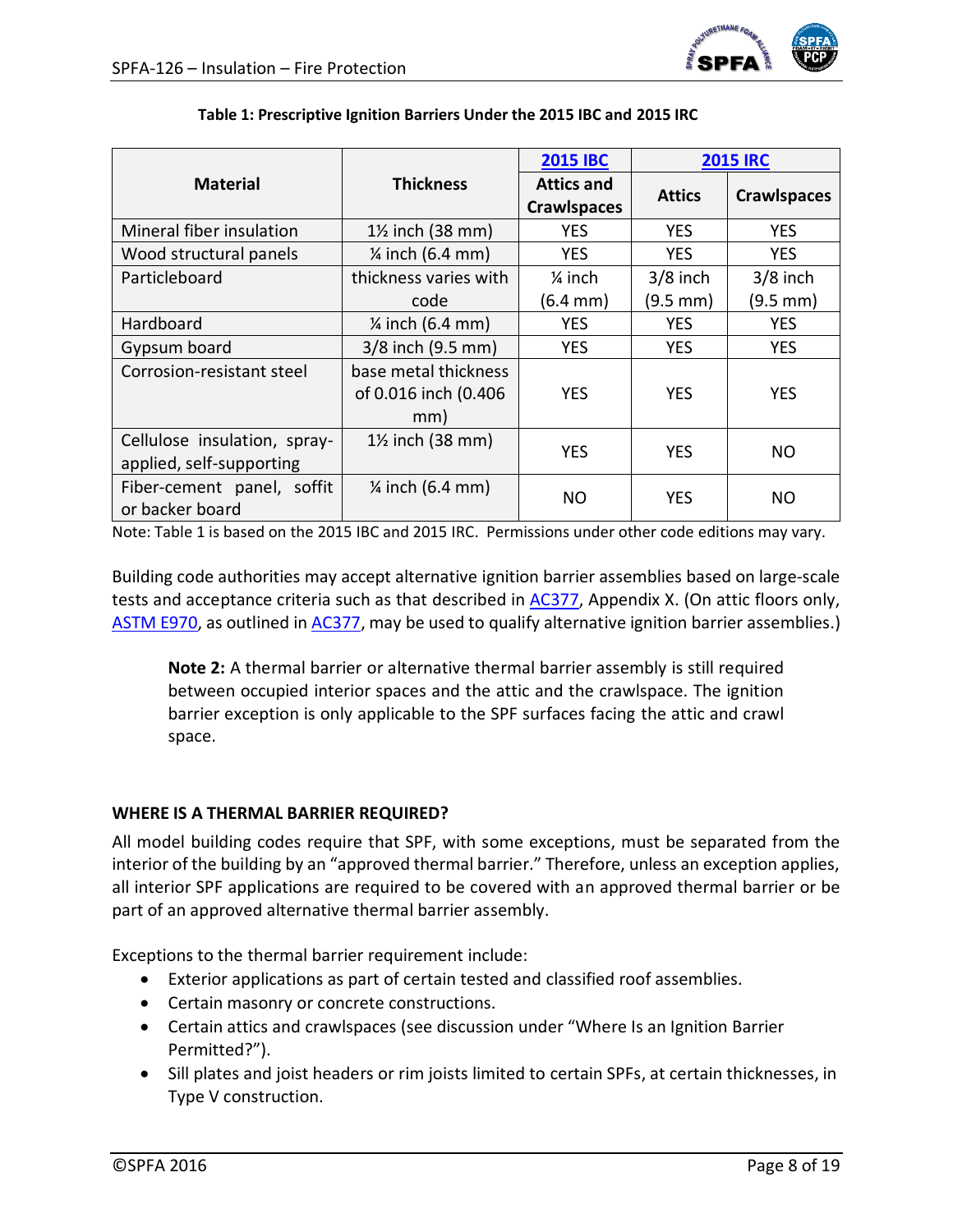

- Specifically-approved assemblies based on large scale tests.
- Others as provided by the model building codes.

Careful review of the specific code requirements on a case-by-case basis is recommended.

#### <span id="page-8-0"></span>**WHERE IS AN IGNITION BARRIER PERMITTED?**

The IBC and IRC permit the use of an ignition barrier as an alternative to installing a thermal barrier in attics and crawlspaces where entry is made only for repairs and maintenance (IRC) or for the service of utilities (IBC) [see Note 3 below]. Therefore, in such attics or crawlspaces, SPF surfaces need not be covered with a thermal barrier provided it is (1) covered with a prescriptive ignition barrier; or (2) part of an approved alternative ignition barrier assembly, such as those tested in accordance with [AC377,](#page-12-5) Appendix X (or [ASTM E970](#page-12-12) for attic floors only).

**Note 3:** Model building codes allow an exception to the thermal barrier requirement in attics and crawlspaces where entry is made only for repairs or maintenance (IRC) or for the service of utilities (IBC). This language is often misunderstood and misinterpreted by designers, builders, SPF applicators, and building officials alike.

While the ultimate decision is left to the discretion of the local code authority, ICC Staff and ICC-ES engineers offer the following conditions that would determine if the space is entered only for repairs, maintenance, or service of utilities:

- Limited access (hatch, small door, etc.)
- Utilities within the space including, but not limited to, HVAC equipment, ductwork, electrical lines, plumbing, wiring of any type (telephone, Internet, cable, security), radiant heating systems, sprinkler systems, etc.
- Possibility that any utility as described above may be installed in the future

Based on this interpretation of the building code, the following criteria are often applied to determine appropriate fire protection for SPF surfaces in attics and crawlspaces:

- Thermal Barrier: Thermal barriers are required whenever the attic or crawlspace is used or could reasonably be used as an auxiliary living space or for storage. Criteria for such space may include: ease of entry (such as fixed stairs), and presence of usable flooring (other than minimal pathways for equipment access). The presence of any of the previous criteria does not automatically require thermal barrier protection, but rather offers guidance on what a code official might consider when determining the use of the space.
- Ignition Barrier: Ignition barriers are required whenever the attic or crawlspace is not or could not reasonably be used as an auxiliary living space or for storage. Criteria may include difficulty of entry (for example, a hatch or opening not easily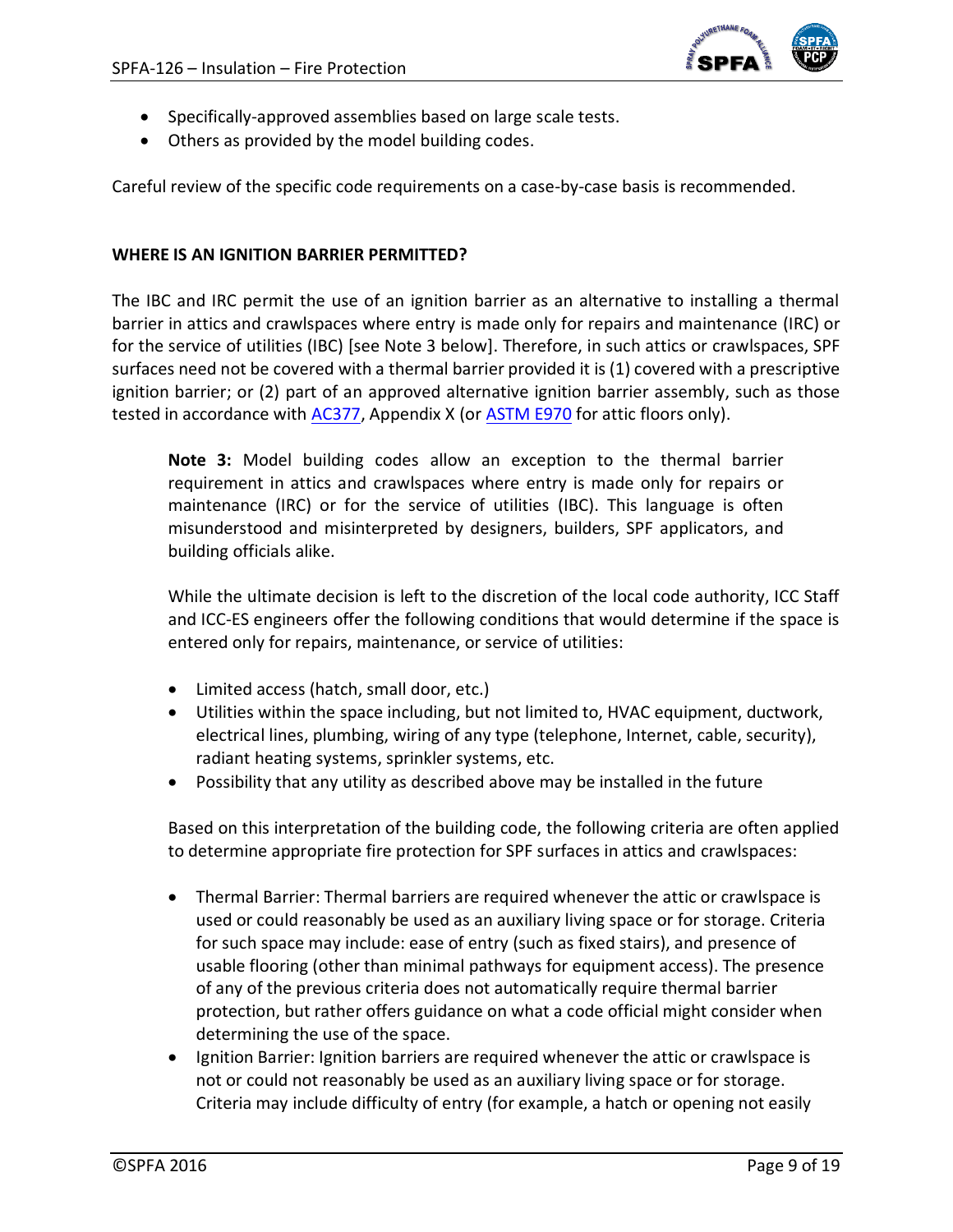

accessible) and lack of flooring.

 No Barrier: Barriers are not required whenever no access exists to the space and the space is not connected and does not communicate with other spaces. (See Note 2 regarding thermal barriers for ceiling and floor treatments.

Refer to [Appendix C](#page-15-0) Examples of Constructions for illustrations.

#### <span id="page-9-0"></span>**SELECTION OF THERMAL BARRIERS**

Generally, there are two options:

- 1. Thermal Barriers: The IBC and IRC specifically identify  $\frac{1}{2}$ inch gypsum wall board and 23/32-inch wood structural panel (IRC only) as thermal barriers. Additionally, these codes define materials which have been tested in accordance with [NFPA 275](#page-12-7) (parts I and II) as thermal barriers. Typical tested thermal barrier materials include:
	- Spray-applied cementitious materials
	- Spray-applied cellulosic materials
	- Portland cement plaster
	- Other various proprietary materials
- 2. Alternative Thermal Barrier Assemblies: SPF may be covered with various fire-protective products or left exposed provided the assembly has been specifically approved on the basis of large-scale fire testing representing the actual end-use configuration. Alternative thermal barrier assemblies may have a currently valid evaluation report. Local code officials are permitted to allow the use of an alternative thermal barrier assembly which has not been issued an evaluation report provided that data satisfactory to the code official is submitted for

Unless otherwise approved by the local code official, the following limitations apply to thermal barriers and alternative thermal barrier assemblies:

- 1. SPF must be installed at thicknesses and density equal to or less than tested.
- 2. Fire-protective materials must be installed at thicknesses equal to or greater than tested.
- 3. SPF formulations and fire-protective materials must conform to that which was tested.

approval. IRC and IBC identify the following tests for alternative thermal barrier assemblies:

- [NFPA 286](#page-12-8)
- [UL 1715](#page-12-9)
- [UL 1040](#page-12-11)
- [FM 4880](#page-12-10)

Evaluation reports can assist local code officials in determining the code compliance of tested thermal barriers and alternative thermal barrier assemblies. Local code officials are permitted to approve the use of a tested thermal barrier or alternate thermal barrier assembly that has not been issued an evaluation report provided that data satisfactory to the code official is submitted for approval.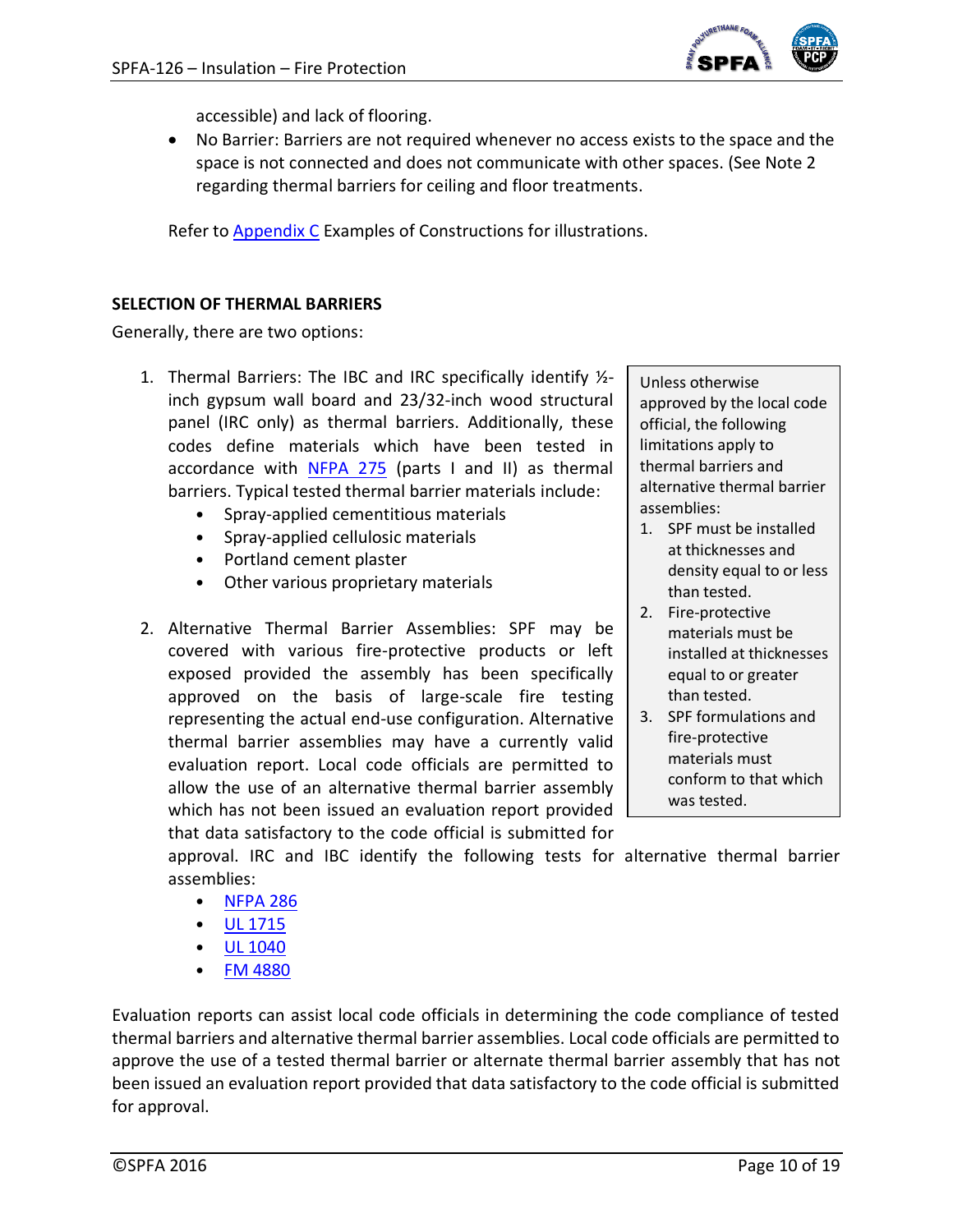

**Alternative ignition barrier assemblies tested under Appendix X or ASTM E970 are NOT alternative thermal barrier assemblies.**

#### <span id="page-10-0"></span>**SELECTION OF IGNITION BARRIERS**

Generally, there are two options:

- 1. Prescriptive ignition barriers: These are specifically named in the IBC and IRC by type and thickness (for a list, see Table 1 in the "What is an Ignition Barrier" section above).
- 2. Alternative Ignition Barrier Assemblies: SPF may be covered with various fire-protective products or left exposed provided the assembly has been specifically approved by the local code official on the basis of Appendix X or **ASTM E970** (attic floors only) testing. Proof of appropriate testing supported by an evaluation report may be required. Additional limitations (to those under the codes for prescriptive ignition barriers) may apply to alternative ignition barrier assemblies (see Note 4).

Unless otherwise approved by the local code official, the following limitations apply to alternative ignition barrier assemblies:

- 1. SPF must be installed at thicknesses and density equal to or less than tested.
- 2. Fire-protective materials must be installed at thicknesses equal to or greater than tested.
- 3. SPF formulations and fire-protective materials must conform to that which was tested.

**Note 4:** Appendix X limits the use of alternative ignition barrier assemblies in attic and crawl spaces as follows [cited from AC-377 version approved April 2016]:

- a. Entry to the attic or crawl space is only to service utilities, and no storage is permitted.
- b. There are no interconnected attic or crawl space areas.
- c. Air in the attic or crawl space is not circulated to other parts of the building.
- d. Attic ventilation is provided when required by IBC Section 1203.2 or IRC Section R806, except when air-impermeable insulation is permitted in unvented attics in accordance with the 2015 IBC Section 1203.3, 2012 IRC Section R806.5, 2009 IRC Section R806.4. Under-floor (crawl space) ventilation is provided when required by 2015 IBC Section 1203.4 (2012, 2009 and 2006 IBC Section 1203.3) or IRC Section R408.1, as applicable.
- e. The foam plastic insulation is limited to the maximum thickness and density tested.
- f. Combustion air is provided in accordance with IMC Section 701 (2006 IMC Sections 701 and 703).
- g. The installed coverage rate or thickness of coatings, if part of the insulation system, shall be equal to or greater than that which was tested.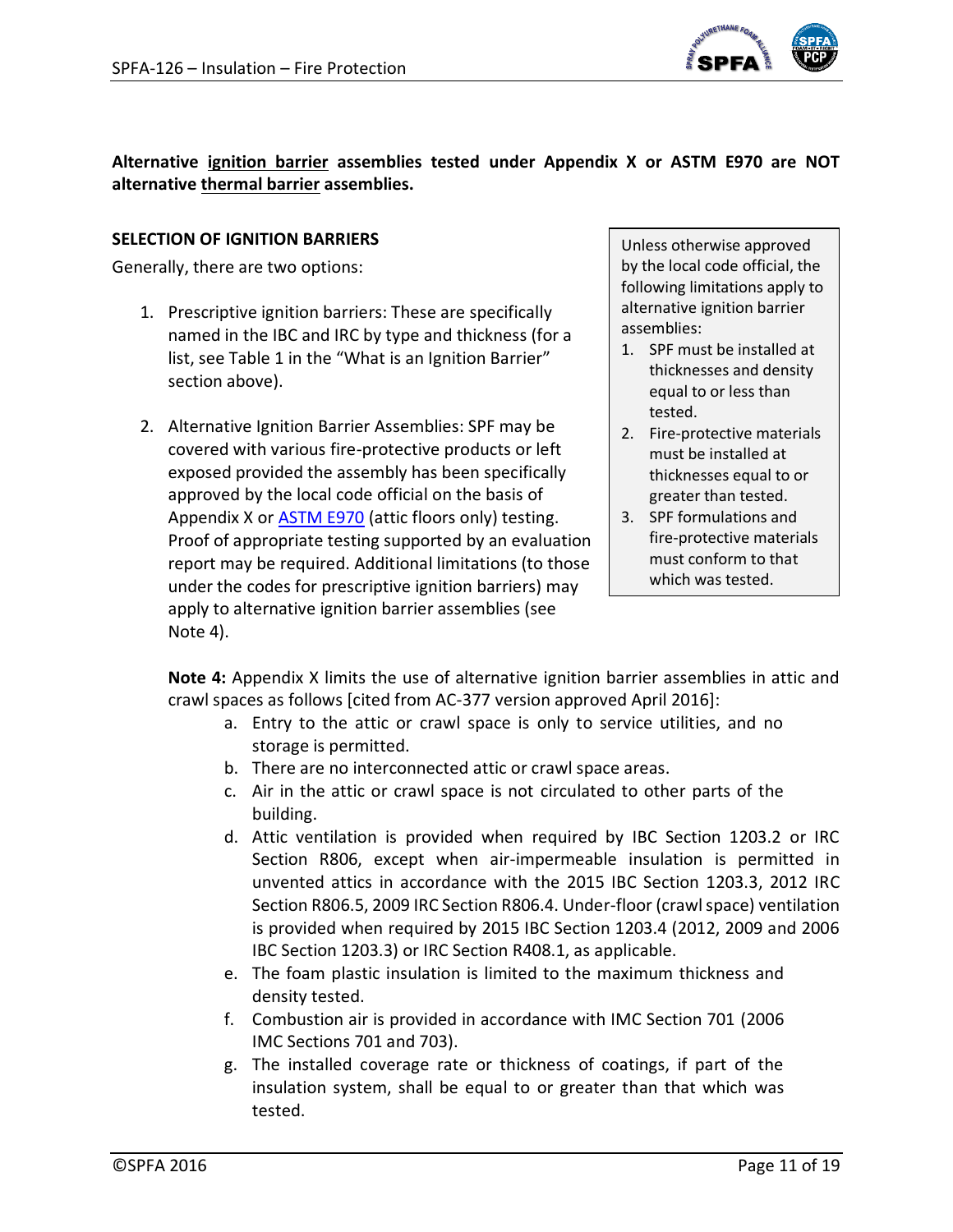

<span id="page-11-0"></span>**Caution:** Just because a material is advertised as a "thermal barrier", "ignition barrier" or an assembly not requiring a thermal or ignition barrier, it does not mean that it has been approved by a local code official. Ask for an evaluation report, test data, local code approvals, listings or other written indications of acceptability under the code to be sure that the product or assembly selected offers the fire protection that the code requires.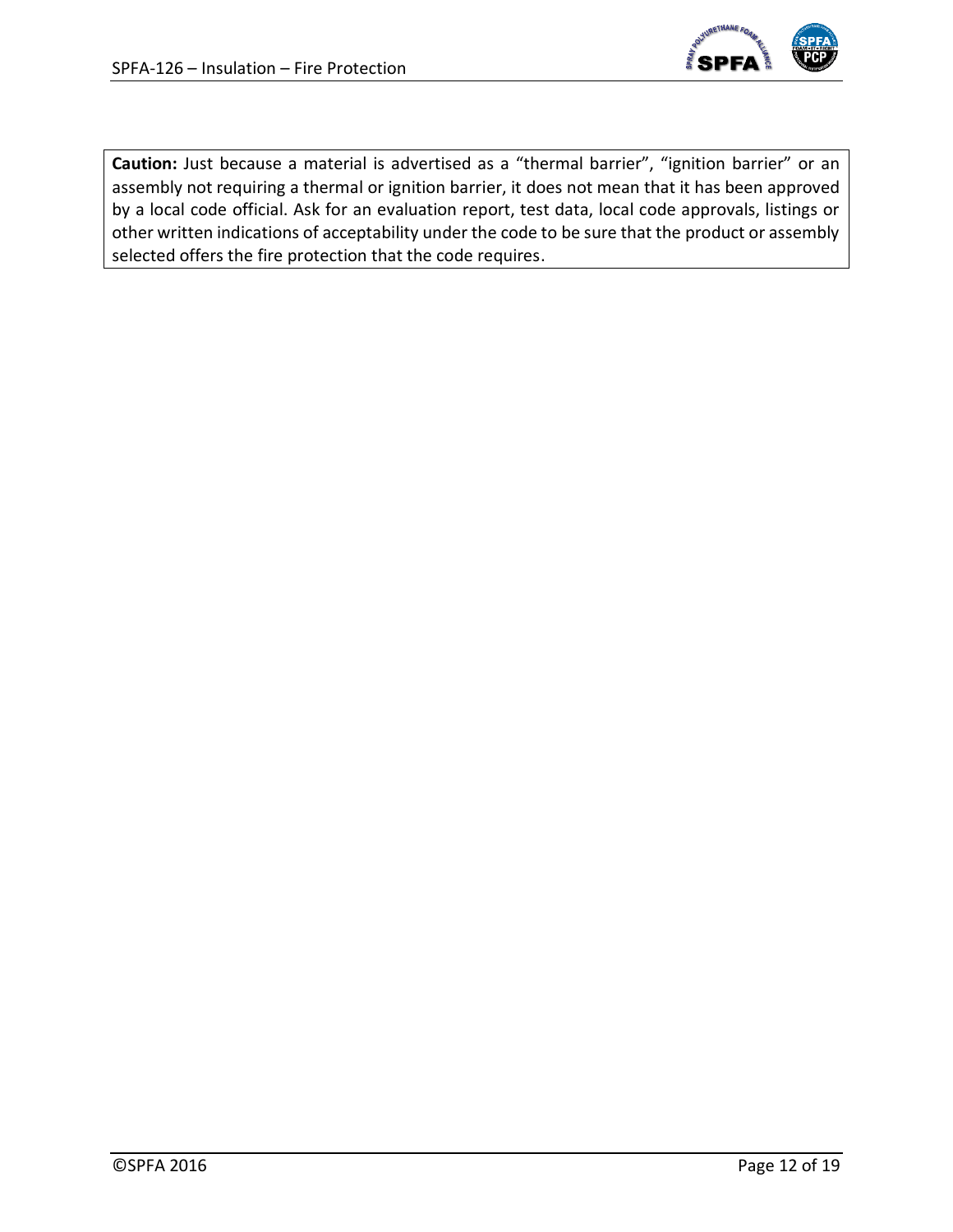

# **APPENDIX A**

### **Referenced Standards**

<span id="page-12-5"></span>**AC 377:** *Acceptance Criteria for Spray-Applied Foam Plastic Insulation.* International Code Council Evaluation Service. Approved April 2016, [http://shop.iccsafe.org/es](http://shop.iccsafe.org/es-acceptance-criteria.html)[acceptance-criteria.html.](http://shop.iccsafe.org/es-acceptance-criteria.html)

<span id="page-12-6"></span>**AC 456:** *Acceptance Criteria for Fire-Protective Coatings Applied to Spray-Applied Foam Plastic Insulation without a Code-Prescribed Thermal Barrier*: International Code Council Evaluation Service. Approved October 2015, [http://shop.iccsafe.org/es-acceptance](http://shop.iccsafe.org/es-acceptance-criteria.html)[criteria.html](http://shop.iccsafe.org/es-acceptance-criteria.html)

<span id="page-12-0"></span>**ASTM E84:** *Standard Test Method for Surface Burning Characteristics of Building Materials*

<span id="page-12-12"></span>**ASTM E970:** *Standard Test Method for Critical Radiant Flux of Exposed Attic Floor Insulation Using a Radiant Heat Energy Source.*

<span id="page-12-10"></span>**FM 4880:** *Approved Standard for Class I Fire Rating of Insulated Wall or Wall and Roof/Ceiling Panels, Interior Finish Materials or Coatings and Exterior Wall Systems.*

<span id="page-12-3"></span>**IBC:** International Code Council (2015). *International Building Code*. Country Club Hills, IL: International Code Council.

<span id="page-12-4"></span>**IRC:** International Code Council (2015). *International Residential Code*. Country Club Hills, IL: International Code Council.

<span id="page-12-7"></span>**NFPA 275:** National Fire Protection Association (NFPA). *NFPA 275 Method of Fire Tests for The Evaluation of Thermal Barriers*. Battery Park, MA: National Fire Protection Association.

<span id="page-12-2"></span>**NFPA 285:** *Standard Fire Test Method for Evaluation of Fire Propagation Characteristics of Exterior Non-Load-Bearing Wall Assemblies Containing Combustible Components.* Battery Park, MA: National Fire Protection Association.

<span id="page-12-8"></span>**NFPA 286:** *Standard Methods of Fire Tests for Evaluating Contribution of Wall and Ceiling Interior Finish to Room Fire Growth* (Note: NFPA 286 does not include pass/fail criteria within it; the criteria are specifically defined within the IBC and IRC). Battery Park, MA: National Fire Protection Association.

<span id="page-12-1"></span>**UL 723:** *Standard for Test for Surface Burning Characteristics of Building Materials*

<span id="page-12-11"></span><span id="page-12-9"></span>**UL 1715**: *Standard for Fire Test of Interior Finish Material.* **UL 1040:** *Standard for Fire Test of Insulated Wall Construction.*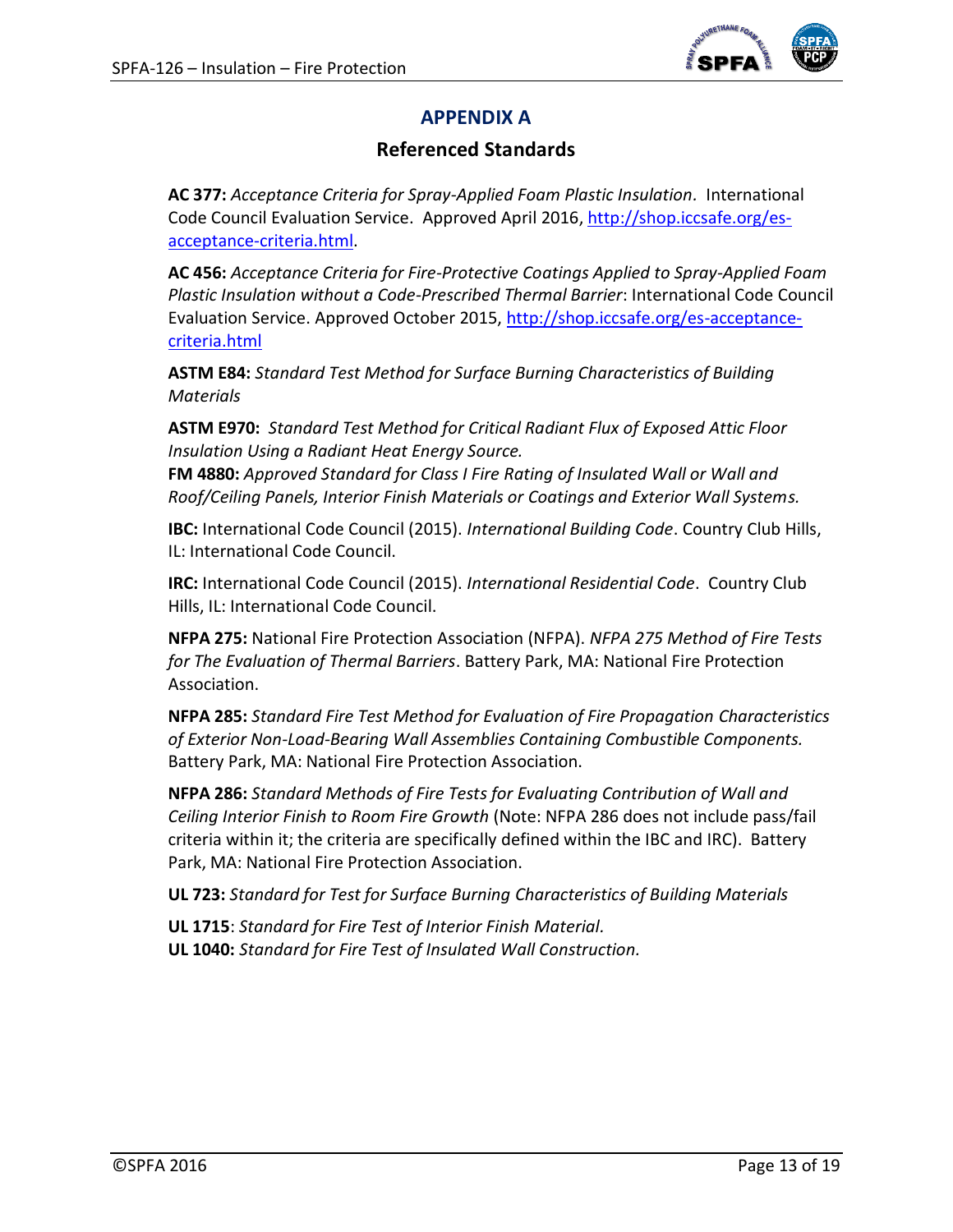

## **APPENDIX B**

### **Definitions and Acronyms**

<span id="page-13-0"></span>**15-Minute Thermal Barrier:** (see Thermal Barrier)

**AC: Acceptance Criteria** are developed by the ICC-ES technical staff in consultation with the report applicant and with input from interested parties. Acceptance Criteria are used as a guide to develop evaluation reports.

**Alternative Ignition Barrier Assembly:** An assembly consisting of either the exposed SPF or the SPF with a fire-protective product that complies with the conditions of acceptance of Appendix X or for attic floors, complies with ASTM E970.

**Alternative Thermal Barrier Assembly:** An assembly consisting of either the exposed SPF or the SPF with a fire-protective product that complies with the Special Approval section of the IBC or the Specific Approval section of the IRC. Referenced test procedures include NFPA 286, UL 1715, FM 4880 or UL 1040.

**Appendix X:** A fire test protocol based on, but less severe than, NFPA 286 to qualify alternative ignition barrier assemblies. Details of this test protocol may be found in AC377.

**Approved:** Acceptable to the building official.

**Building Official:** The officer or other designated authority charged with the administration and enforcement of the building code.

**Evaluation Report**: Report provided by an accredited or qualified third-party reporting results of technical evaluations of data for compliance with a standard or set of criteria. In the context of buildings and construction, these reports commonly evaluate compliance of a product or assembly with the relevant requirements of the construction codes, consensus standards or acceptance criteria. Evaluation reports are used to help confirm code-compliance of products and assemblies.

**ICC: International Code Council** [\(www.iccsafe.org\)](http://www.iccsafe.org/) The ICC formed in 1994 by the merger of BOCA, ICBO and SBCCI to promulgate a common set of model building codes. Codes developed by the ICC are commonly referred to at the I-CODES.

**ICC-ES: International Code Council Evaluation Services** [\(www.icc-es.org\)](http://www.icc-es.org/) , is a nonprofit, limited liability company (ICC subsidiary) that performs technical evaluations of building products, components, methods, and materials.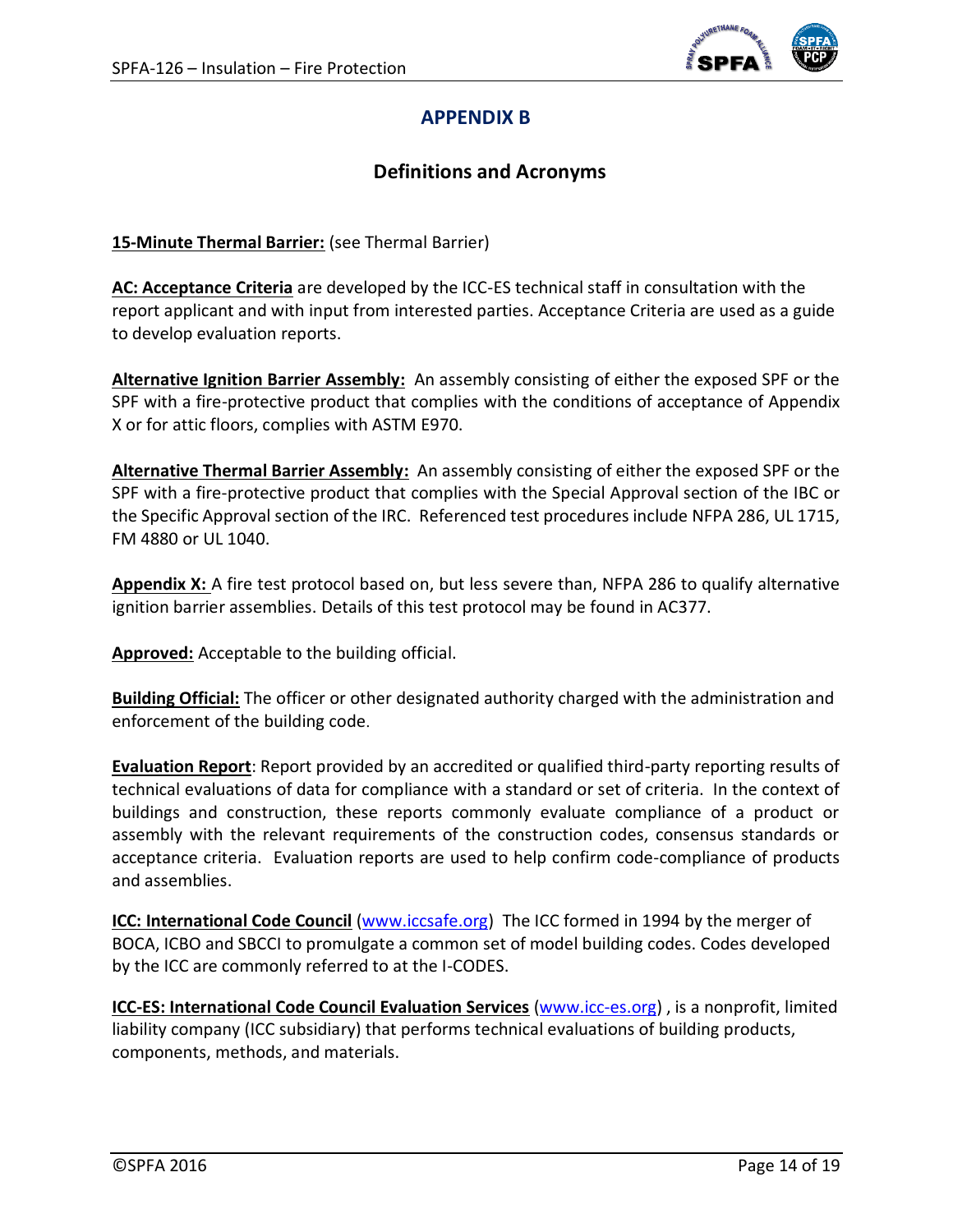

**Ignition Barrier:** A building code permitted protective covering applied over foam plastic insulations, including SPF, in attics and crawlspaces to increase the time it takes for the foam plastic to become involved in a fire. Ignition barriers do not provide as much fire protection as thermal barriers. The building code restricts the use of ignition barriers to attics and crawlspaces of limited access (check the local building code for specific requirements).

**NFPA: National Fire Protection Association** [\(www.nfpa.org\)](http://www.nfpa.org/), is a global nonprofit organization, established in 1896, devoted to eliminating death, injury, property and economic loss due to fire, electrical and related hazards.

**Thermal Barrier:** A material installed over spray polyurethane foam (and other foam plastics) designed to slow the temperature rise of the foam during a fire situation and delay its involvement in the fire. With certain exceptions, building codes require that SPF be separated from interior spaces with a thermal barrier. Building codes define thermal barriers as those specifically listed in the code (such as ½-inch gypsum wallboard) or those tested in accordance with NFPA 275 (meeting both the Temperature Transmission Fire Test and the Integrity Fire Test).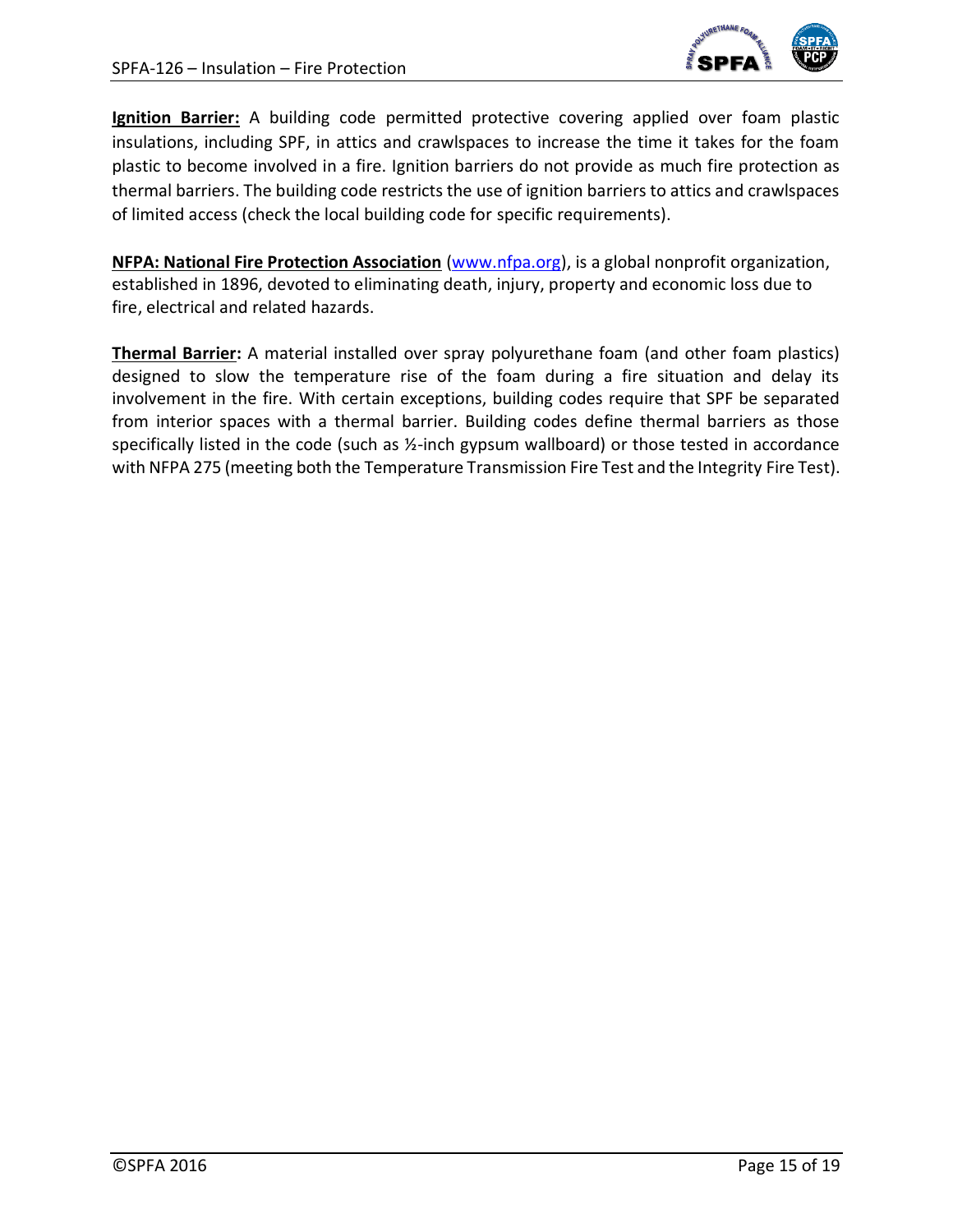

# **APPENDIX C**

# **Examples of Constructions**

<span id="page-15-0"></span>In Figures C1-C7, the following terms are interchangeable:

- 1. Alternative ignition barrier assemblies with ignition barriers;
- 2. Alternative thermal barrier assemblies with thermal barriers.

**Ignition barriers and alternative ignition barrier assemblies are NOT interchangeable with thermal barriers and alternative thermal barrier assemblies.**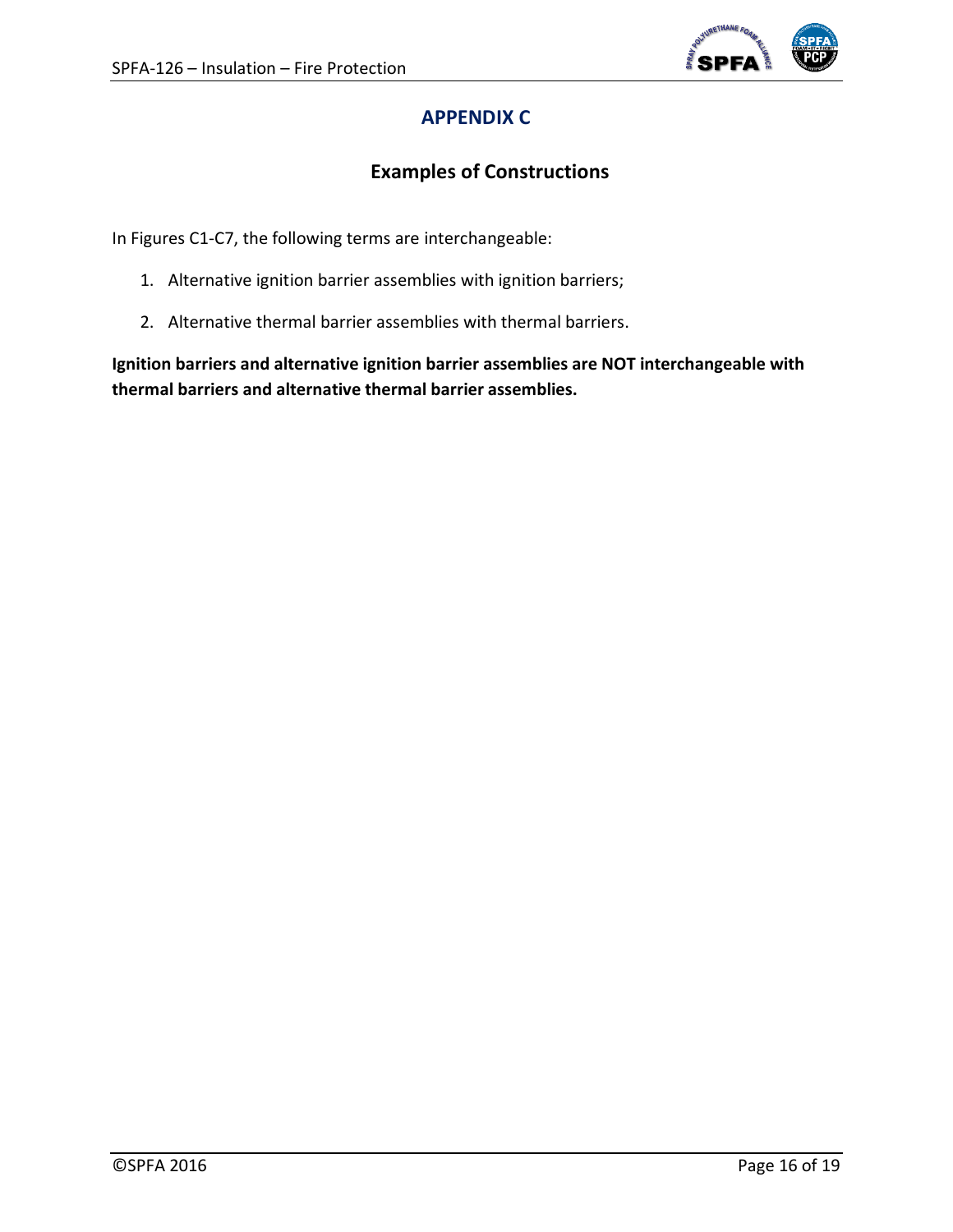



**FIGURE C1 – Thermal and ignition barrier requirements for unvented attics and crawlspaces having limited access and no storage**



**FIGURE C2 – Thermal barrier requirements for unvented attics and crawlspaces with unlimited access or used for storage**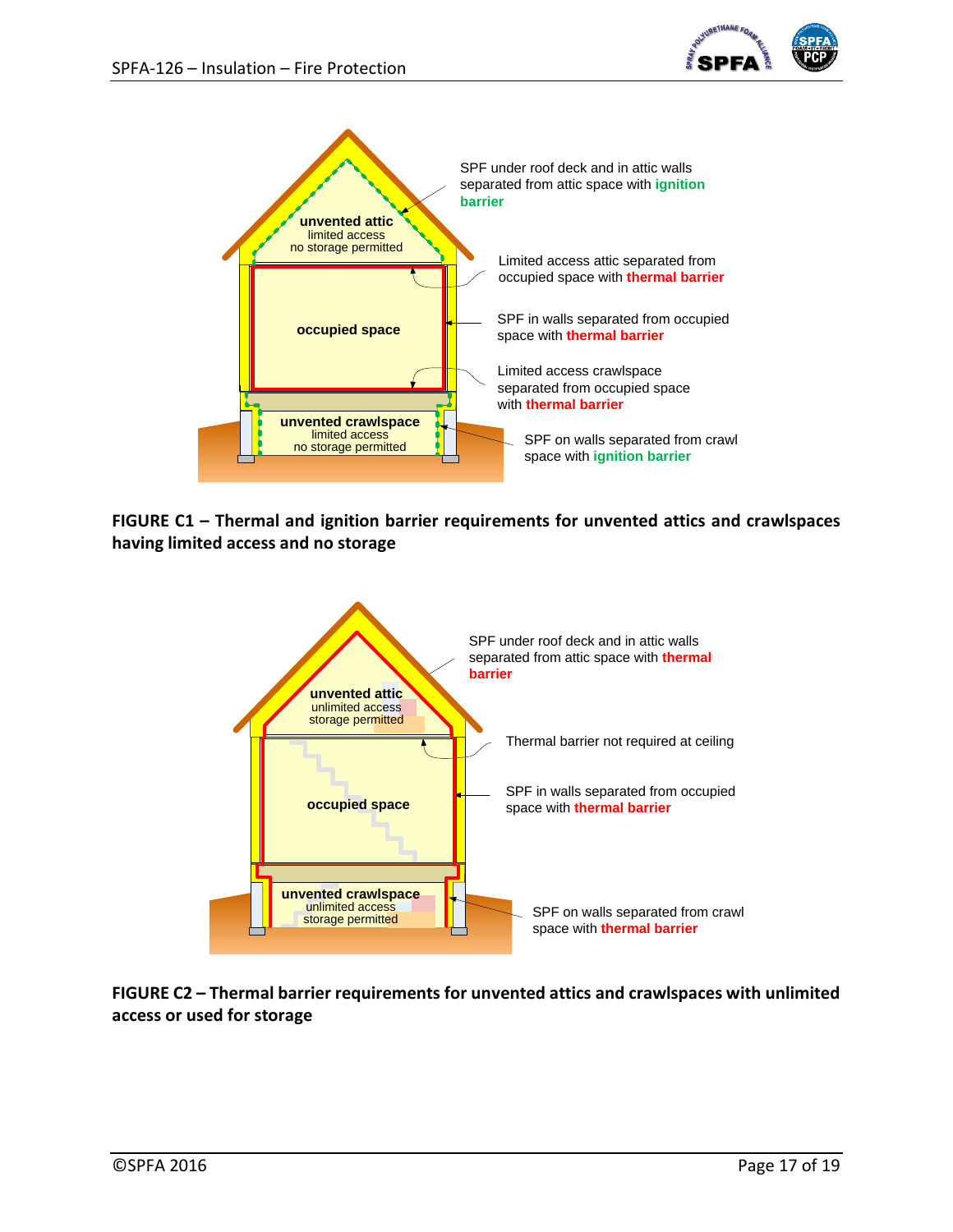



**FIGURE C3 – Thermal and ignition barrier requirements for vented attics and crawlspaces with limited access**



**FIGURE C4 – Thermal barrier requirements for vented attics and crawlspaces with unlimited access**